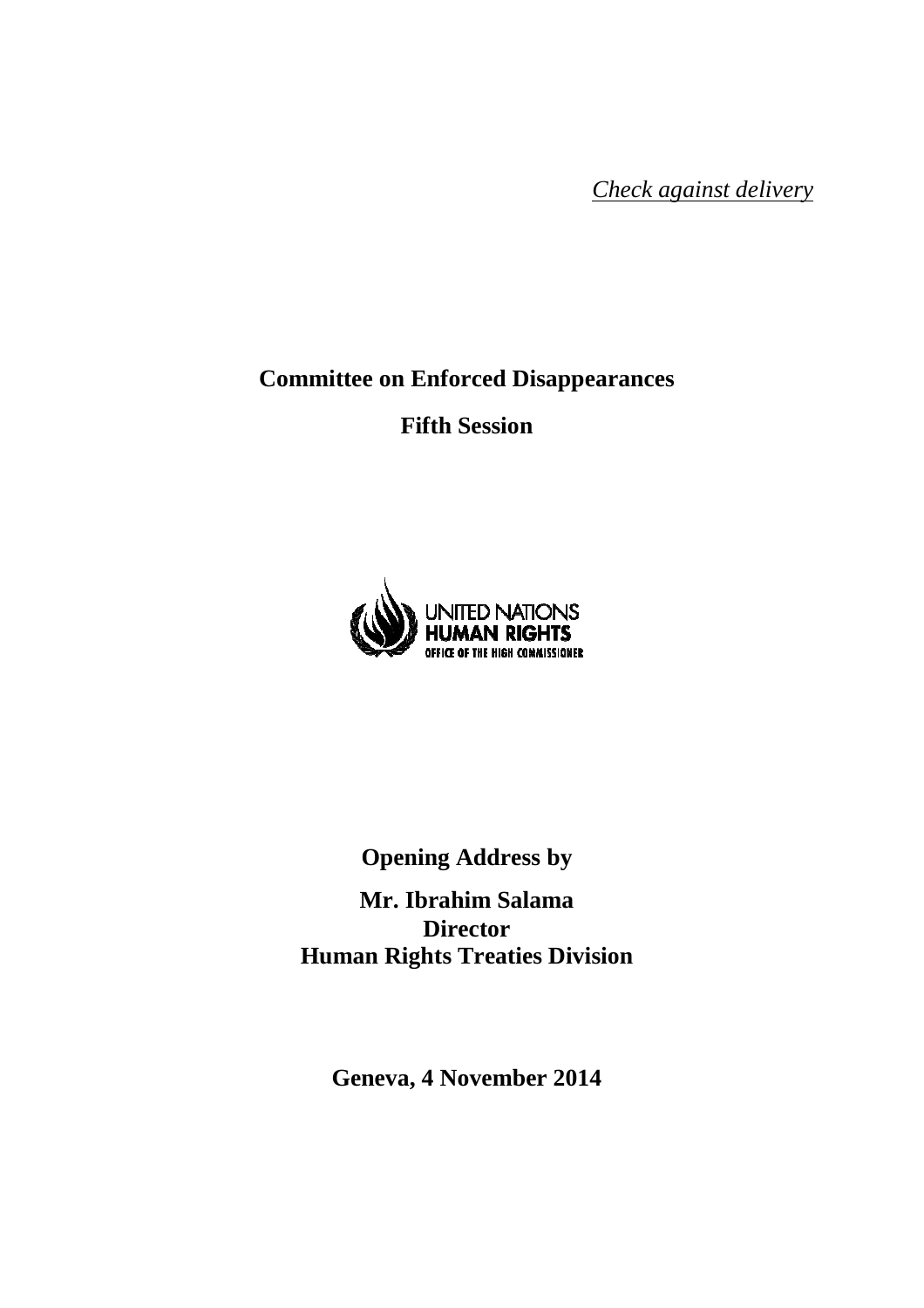Distinguished Members of the Committee,

Ladies and Gentlemen,

 On behalf of the High Commissioner for Human Rights, I would like to welcome you to the fifth session of the Committee on Enforced Disappearances. In particular, I would like to congratulate Santiago Corcuera Cabezut, from Mexico, on his election, as well as Mohammed Al-Obaidi, Luciano Hazan, Juan José López Ortega and Kimio Yakushiji on their re-election. Allow me also to thank Mr. Enoch Mulembe, from Zambia, for his contribution to the Committee during his tenure as member from July 2011 to June 2013.

Members of the Committee,

As you may know, I had the privilege to participate in the event titled "Putting an End to Enforced Disappearances: Progress and Challenges", organized by Argentina on the margins of the Second Conference of States parties to the Convention convened last May. I was honoured to share the podium with representatives of the Mothers of Plaza de Mayo and I was deeply moved by their testimonies. As I said on that occasion, it is the courage of those mothers, and of all other human rights defenders, which motivates us at the Office of the High Commissioner for Human Rights. It is the will of those mothers that defied politics and it was their fight that gave birth to the International Convention on the Protection of All Persons from Enforced Disappearance. As with the Convention on the Rights of Persons with Disabilities, this Convention truly represents a legal tool stemmed from the united voice of persons, directly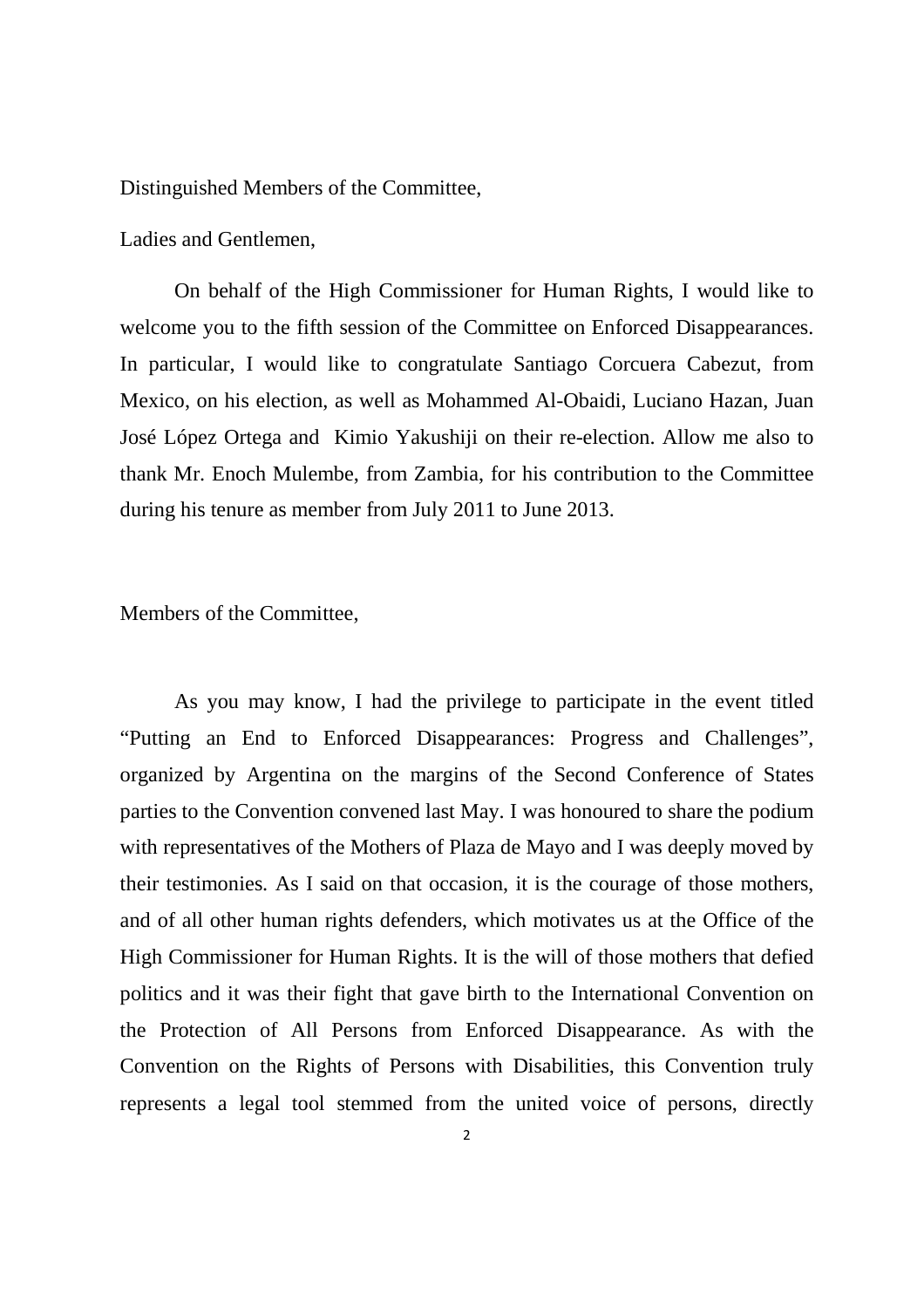affected by the issue, in an attempt to realize the vision of a society free from the heinous crime of enforced disappearance.

Sadly this comes at a high price: too many of these courageous human rights defenders and families of victims continue to be subject to **reprisal**. Mindful of this increasing challenge, the Human Rights Council recently adopted a resolution requesting the Secretary-General to nominate a UN focal point against reprisals. The overall objective of this new focal point is to support and promote cooperation with the UN in the field of human rights. Under the Urgent Action procedure, this Committee may have already experienced attempts to silence individuals for having submitted communications to the Committee. I note with satisfaction that this Committee has already decided to nominate one of its members to focus on this issue. This decision demonstrates awareness for this very serious matter as well as, once again, readiness in implementing the suggestions included in the High Commissioner's report on Treaty Body Strengthening, and the recommendations by the Chairpersons adopted during their last meeting in New York.

OHCHR supported your work in favor of civil society in many ways, including by organizing, on the occasion of the third United Nations International Day for the Victims of Enforced Disappearance, on 30 August 2013, a media campaign through conventional media. A short video featuring the Chairperson of the Committee and the Chairperson of the Working Group on Involuntary or Enforced Disappearances was recorded and disseminated through YouTube. The main messages of the video were **protection from reprisals and need for the**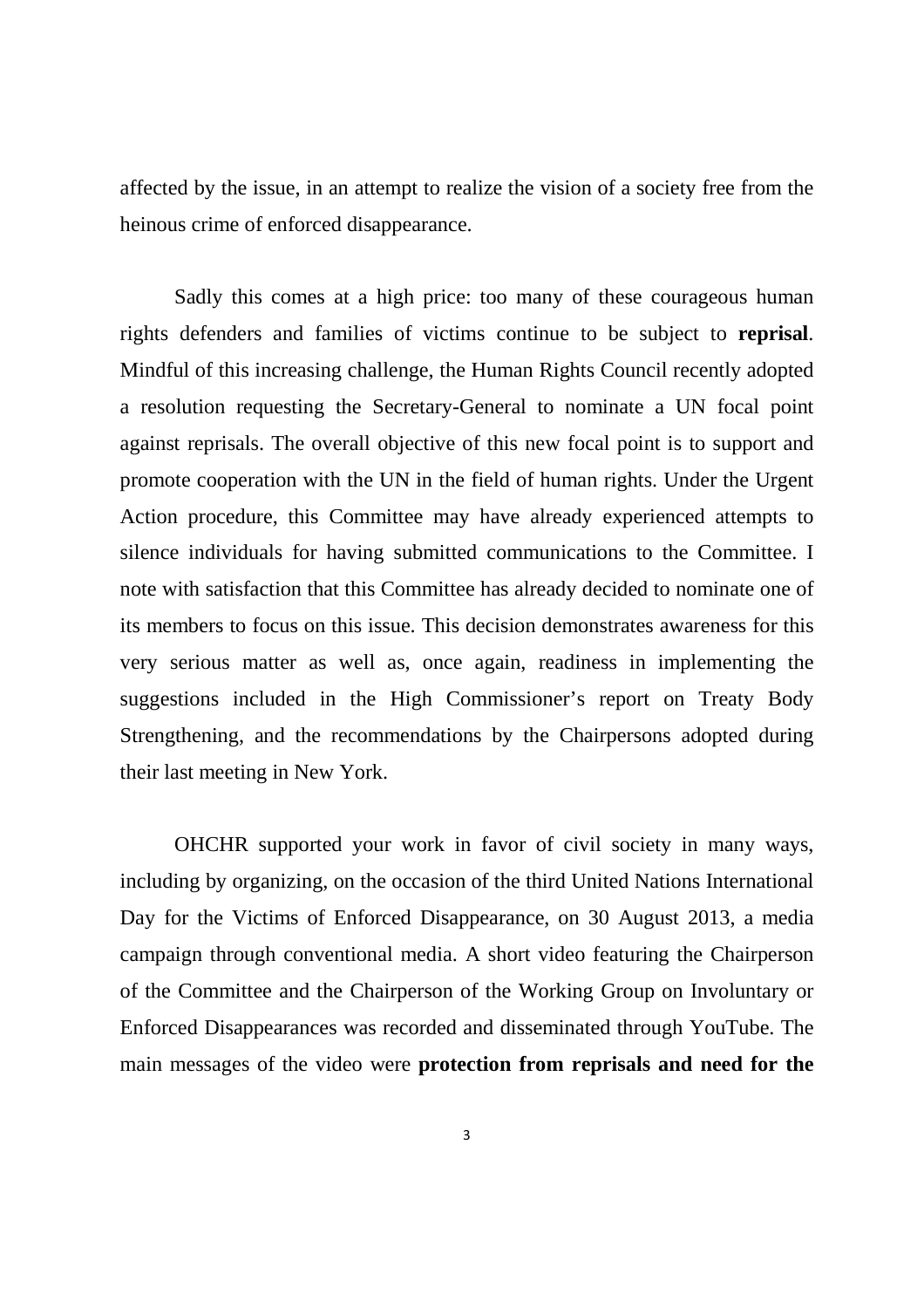**support, including financial support**, for those individuals and civil society organizations that struggle to implement the Convention all over the world.

I am happy to see that you continue to deepen your relationship with civil society actors, including by consulting them extensively on the draft of a document detailing your interaction which is scheduled for adoption at this session.

Members of the Committee,

 You are mandated by article 28 of the Convention to actively **cooperate with all relevant mechanisms and instruments**. I know that this has been one of the main Committee's priorities since its establishment: you have already met, whether formally or informally, with some members of the Human Rights Committee and of the Committee against Torture. You also had occasions to interact with some special procedures mandate holders during the thematic discussions held in the past and you will hold your third joint meeting with the Working Group on Enforced or Involuntary Disappearances at this session. All these occasions of exchange and reflections offered a fertile ground for an effective integration of your Committee in the existing human rights system as well as for the actual implementation of the Convention.

 The cross-fertilisation across the treaty bodies which the Committee has started during its first year is a tool which will be very precious in the near future. As the Committee begins to receive individual communications the necessity of **harmonization, consistency and coherence of jurisprudence** will become of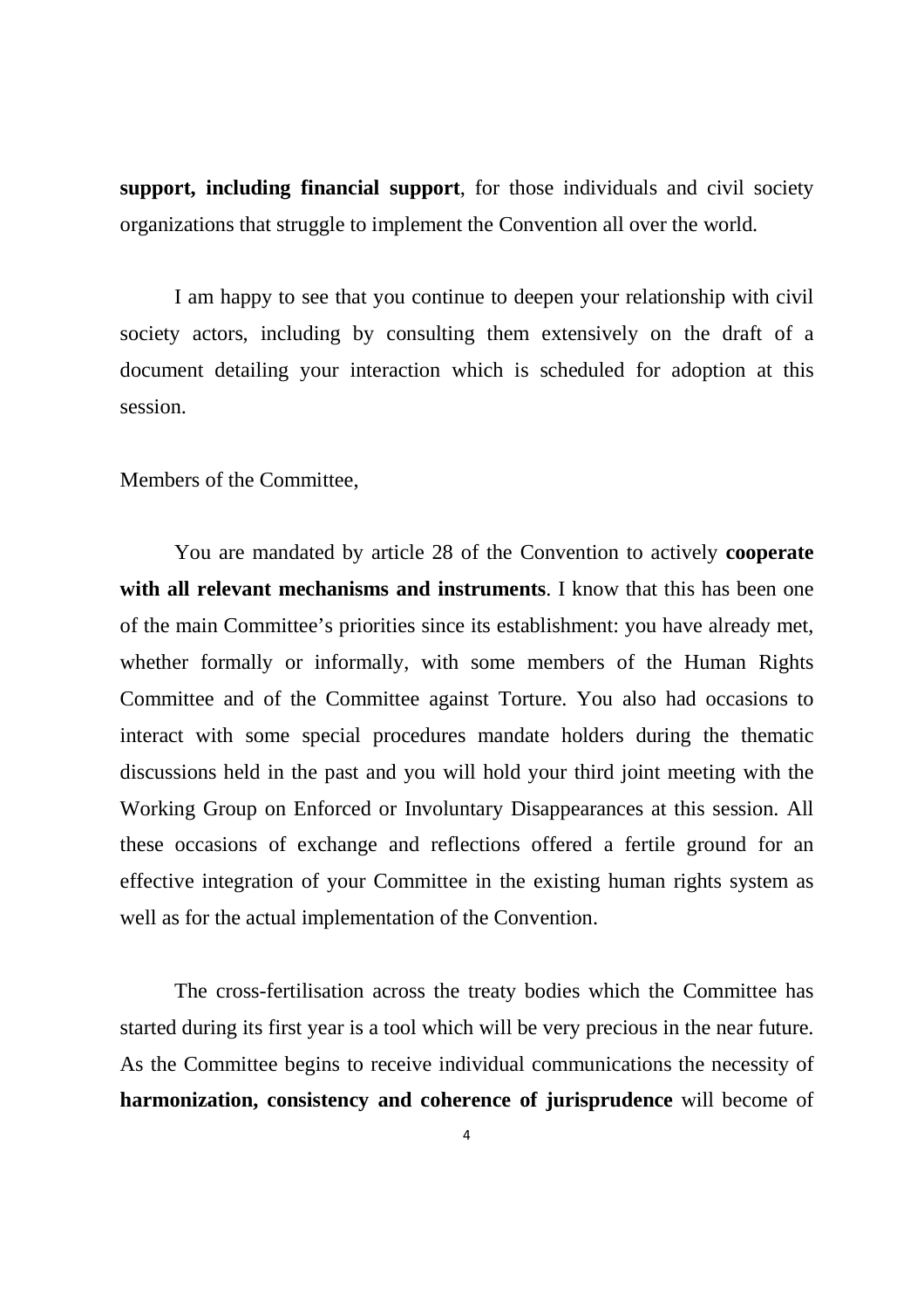paramount importance as featured in the High Commissioner's report on Treaty Body Strengthening.

Members of the Committee,

This Committee has always supported the **treaty bodies strengthening process** and members have contributed on several occasions to the intergovernmental process. This process continues to move forward. Since the Committee last met, the co-facilitators - the Ambassadors of Iceland and Indonesia in New York - circulated a revised set of elements for a possible draft resolution,. The High Commissioner is of the view that these draft elements form a solid basis for a comprehensive and sustainable outcome, agreement among all Member States.

To move the process forward, the co-facilitators presented a quasiprocedural resolution in September, requesting the Secretary-General to prepare a comprehensive and detailed cost assessment of the draft elements by 15 November 2013, and extending the inter-governmental process until February 2014. The General Assembly adopted this resolution on 20 September by consensus. We hope that the Member States will be able to reach a comprehensive agreement next February, and grant additional regular budget resources to enable the treaty bodies to address their backlog in a sustainable manner, to deal with the growing number of reports from States parties, and to discharge fully their respective mandates.